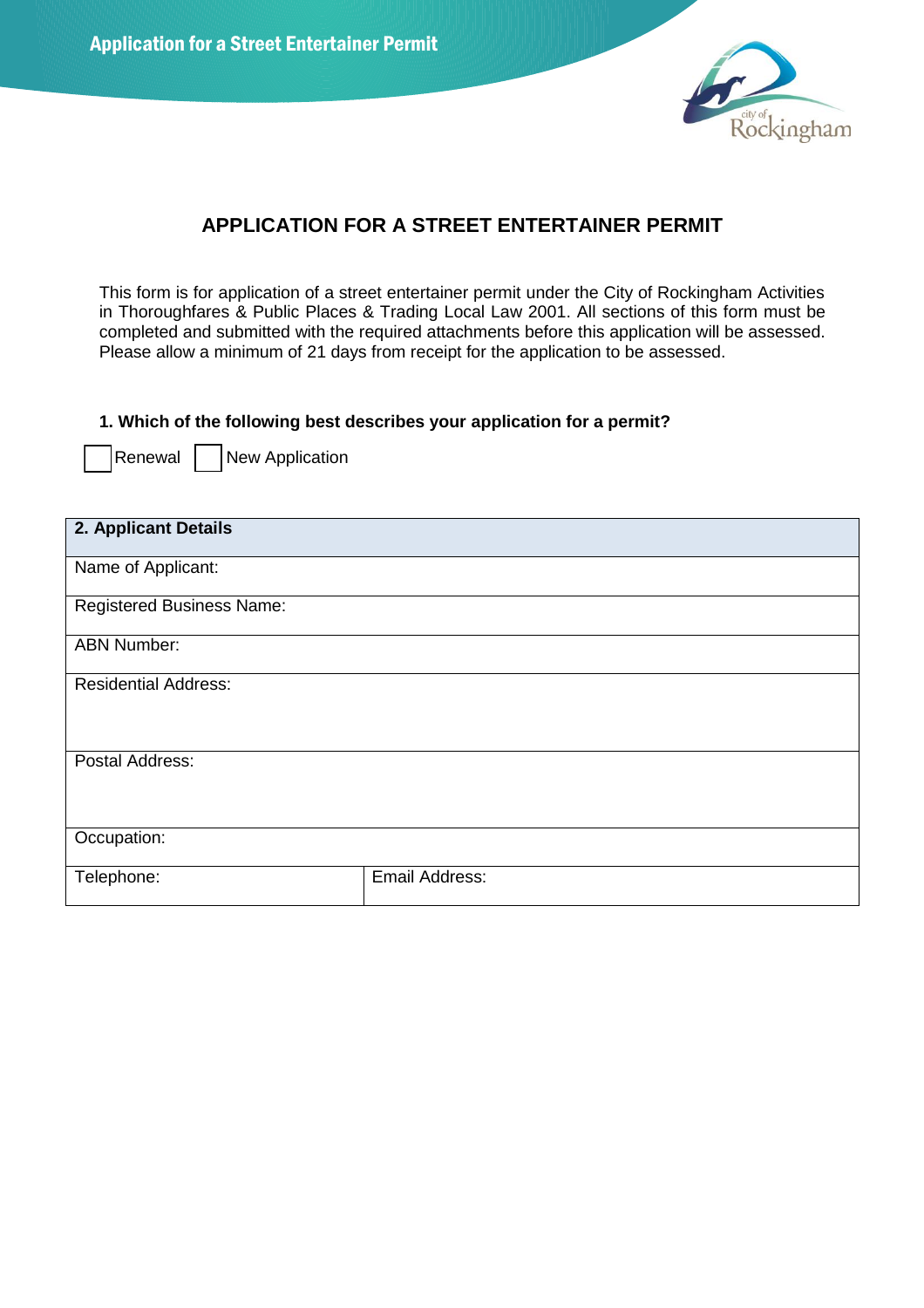

## **3. Details of Proposed Performance**

Name of location for the proposed performance (list all that apply) for example City Park, Chalgrove Avenue, Rockingham:

Proposed days/dates and hours of operation:

Nature of proposed performance:

Description of any musical instrument, loud speaker or amplifier to be used: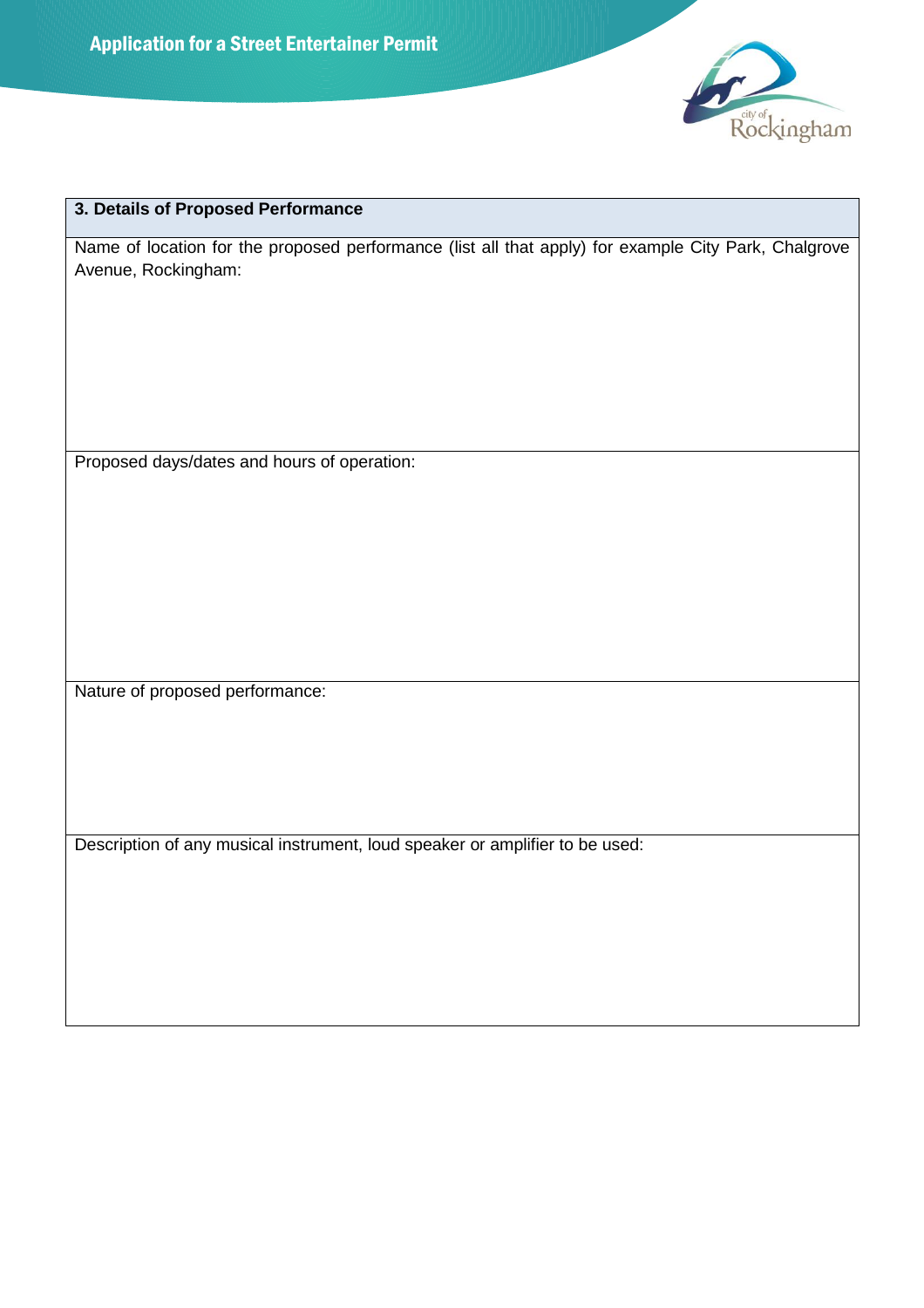

# **4. Site Plan of Proposed Performance**

\*\*Please prepare a detailed site plan of the location where the proposed performance will take place, please attach a separate document if you require more room (Google maps is fine).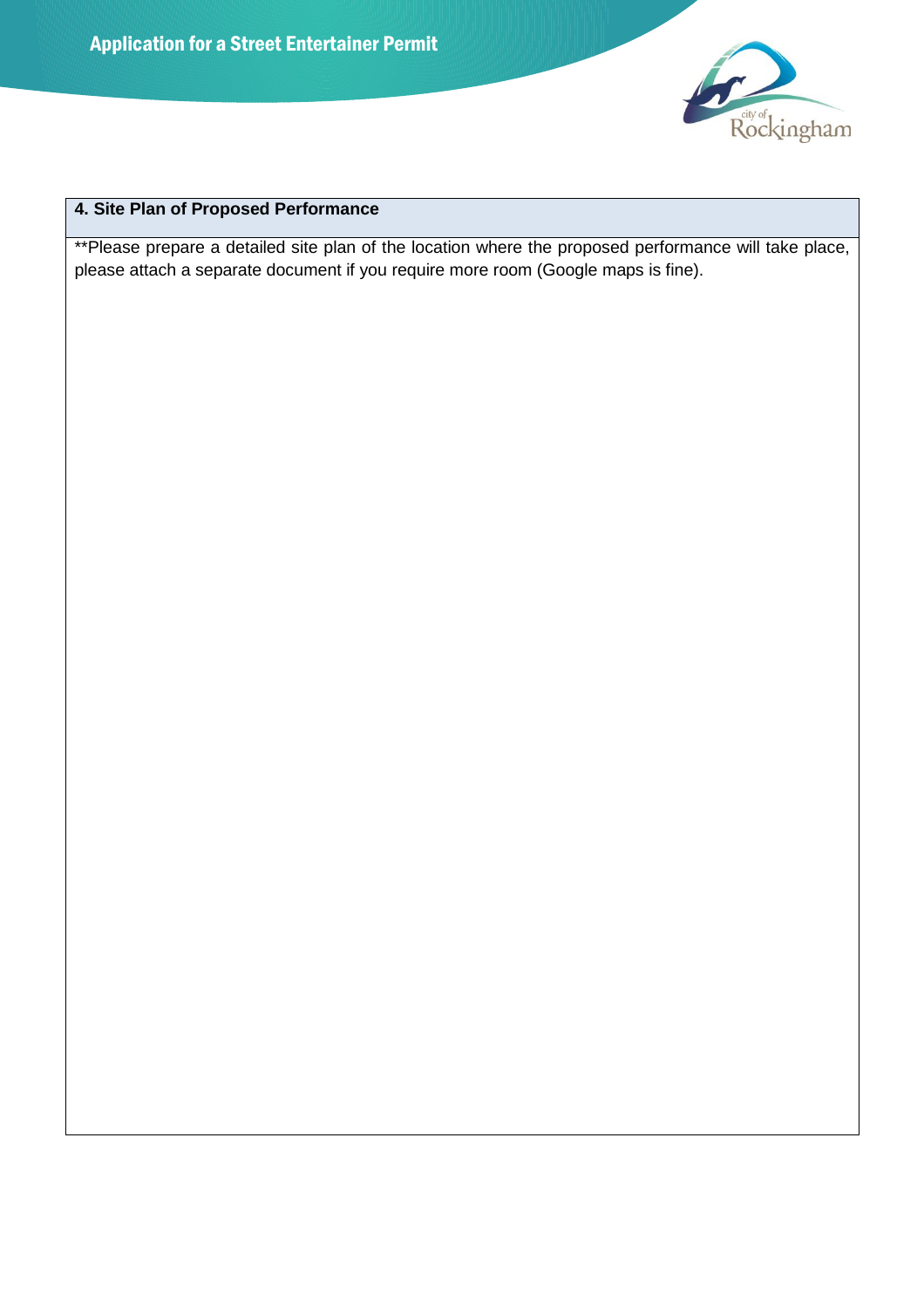

| 5. Fees and Charges                                                                                                                                                                                     |                   |
|---------------------------------------------------------------------------------------------------------------------------------------------------------------------------------------------------------|-------------------|
| Application Fee -                                                                                                                                                                                       | \$10.00 (inc GST) |
| A permit is valid for a period of 3 months after the date on which it is issued<br>unless it is sooner cancelled under the Activities in Thoroughfares and<br>Public Places and Trading Local Law 2001. |                   |
| <b>TOTAL</b>                                                                                                                                                                                            |                   |

**6. Checklist for Submission** 

□ All sections of this application form completed

 $\Box$  Site plan included for location of activity

□ Payment of application fee

## **7. Declaration**

| this application is true and correct in every particular. I accept the following obligations of a permit<br>holder should this application be successful: |                                                                     |                                                                                  |  |  |  |  |
|-----------------------------------------------------------------------------------------------------------------------------------------------------------|---------------------------------------------------------------------|----------------------------------------------------------------------------------|--|--|--|--|
| A permit holder shall not in a public place:                                                                                                              |                                                                     |                                                                                  |  |  |  |  |
| a) perform wearing dirty, torn or ragged clothing;                                                                                                        |                                                                     |                                                                                  |  |  |  |  |
| b) act in an offensive manner; or                                                                                                                         |                                                                     |                                                                                  |  |  |  |  |
| c) place, install, erect, play or use any musical instrument or any device which emits music,<br>including loud speaker or amplifier -                    |                                                                     |                                                                                  |  |  |  |  |
| (i)                                                                                                                                                       | other than in the permitted area; and                               |                                                                                  |  |  |  |  |
| (ii)                                                                                                                                                      | unless the musical instrument or device is specified in the permit. |                                                                                  |  |  |  |  |
|                                                                                                                                                           |                                                                     |                                                                                  |  |  |  |  |
| <b>Office Use Only</b>                                                                                                                                    |                                                                     |                                                                                  |  |  |  |  |
|                                                                                                                                                           |                                                                     | Application Approved Application Refused Date of Expiry: _______________________ |  |  |  |  |
| Total Fees: ____________________                                                                                                                          |                                                                     |                                                                                  |  |  |  |  |